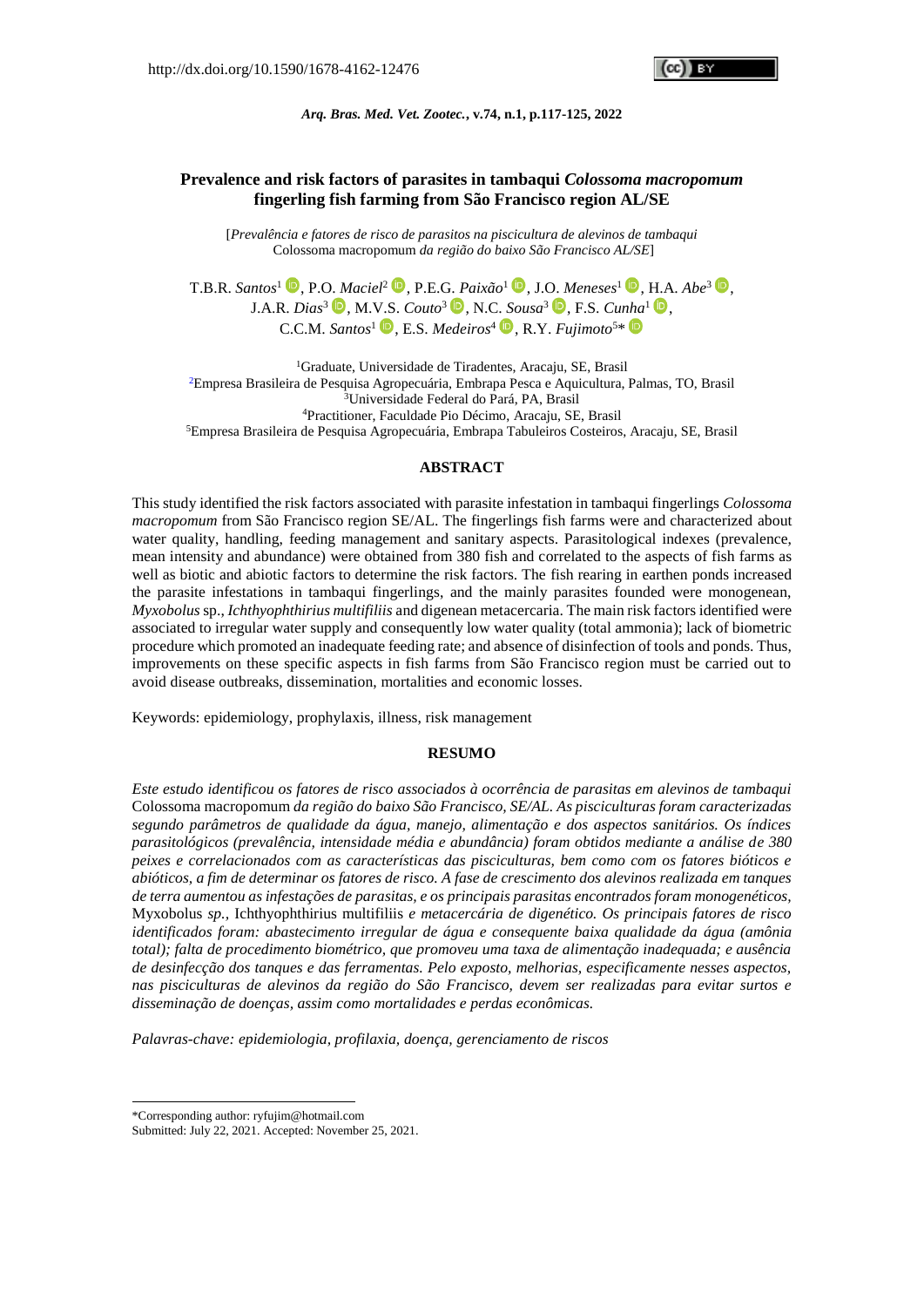## **INTRODUCTION**

The continental Brazilian fish farming has increased 4.9% from 2018 to 2019, producing 758 thousand tons (Anuário…, 2020). The states of Sergipe and Alagoas are the main fish producers from the lower São Francisco River region, producing tilapia (*Oreochromis niloticus*) and tambaqui (*Colossoma macropomum*) (Anuário…, 2020)*.*

Tambaqui are the main native fish species farmed in Brazil, and commonly reared into earthen ponds at semi-intensive system (Melo *et al*., 2001; Barroncas *et al*., 2015). Tambaqui have some important characteristics to captivity rearing, such as rusticity, rapid growth, high productivity, resistance to hypoxia, and acceptance of industrial feeding (SainpPaul, 1986; Barçante and Sousa, 2015).

Nonetheless, disease outbreaks are frequently associated with increased tambaqui production. Although there is not official data about tambaqui mortality, economic losses in Brazilian fish farming reach US\$ 84 million annually due to fish diseases (Tavares-Dias and Martins, 2017). In addition, there is no national monitoring systems to establish the risk factors for diseases in tambaqui rearing.

Parasite infestation in tambaqui rearing can be associated to several stress factors, such as poor water quality, inadequate feeding, and high stocking density (Santos *et al*., 2017). Furthermore, early stages as larvae ad fingerlings are more susceptible to parasite infestations (Dotta and Piazza, 2012; Tavares-Dias and Martins, 2017). Therefore, epidemiological studies have been used to determine the risk factors related to parasite infestations to apply adequate preventive measures (Querino *et al*., 2003; Lowers and Bartholomew; 2003; Bebak *et al*., 2015; Hoshino *et al*., 2018; Fujimoto *et al*., 2019).

Previous studies determined the risk factors for parasitic diseases in tambaqui during the fattening phase (Fujimoto *et al*., 2019), however the risk factors related to rearing of larvae and fingerling still unknown in the lower São Francisco River region.

The knowledge of risk factors is important to reduce the pathogen dissemination and the costs with ineffective therapeutic measures. Thus, the present study aimed to identify the associated risk factors with parasites of tambaqui fingerlings reared in fish farms from the lower São Francisco River region.

### **MATERIAL AND METHOD**

Fish farms (n=5) corresponding to 72% of all facilities were evaluated in the region between Sergipe (SE) and Alagoas (AL) following Development Corporation of Vale do São Francisco and Parnaíba (CODESVASF, personal information). The fish farms were divided in two categories: public fish farms (n=2) and private fish farms (n=3). The fish farms sampled were located in the Propriá -SE (n=2, two private fish farms, P1 and P5), Cedro de São João-SE (n=1, private fish farm, P2), Neópolis-SE (n=1, public fish farm, P3), and Porto Real do Colégio-AL  $(n=1,$  public fish farm, P4) (Fig. 1).

Characteristics of fish farms were collected *in loco*, aided by a semi-structured questionnaire about handling, feeding, water quality, and disease (Table 1).

Fish samplings (20 fish per sample) occurred in November 2018 through July/2019, at beginning and final of rearing period, repeated twice in each fish farm, totaling 80 *Colossoma macropomum* fingerlings per fish farm. In this region, the fingerlings are reared in earthen ponds lasted 30 to 60 days. The fish were placed in polyethylene bags (20 L water 1/3 and oxygen 2/3) and transported to the laboratory of aquaculture in Embrapa Tabuleiros Costeiros, Aracaju-SE to perform parasitological analysis.

The fish were anesthetized (1:10 eugenol: alcohol; sprinkled on gills), measured (length and weight), and euthanatized by medullar section (Ethical committee – CEUA number 010219) for biometry and parasitological analysis.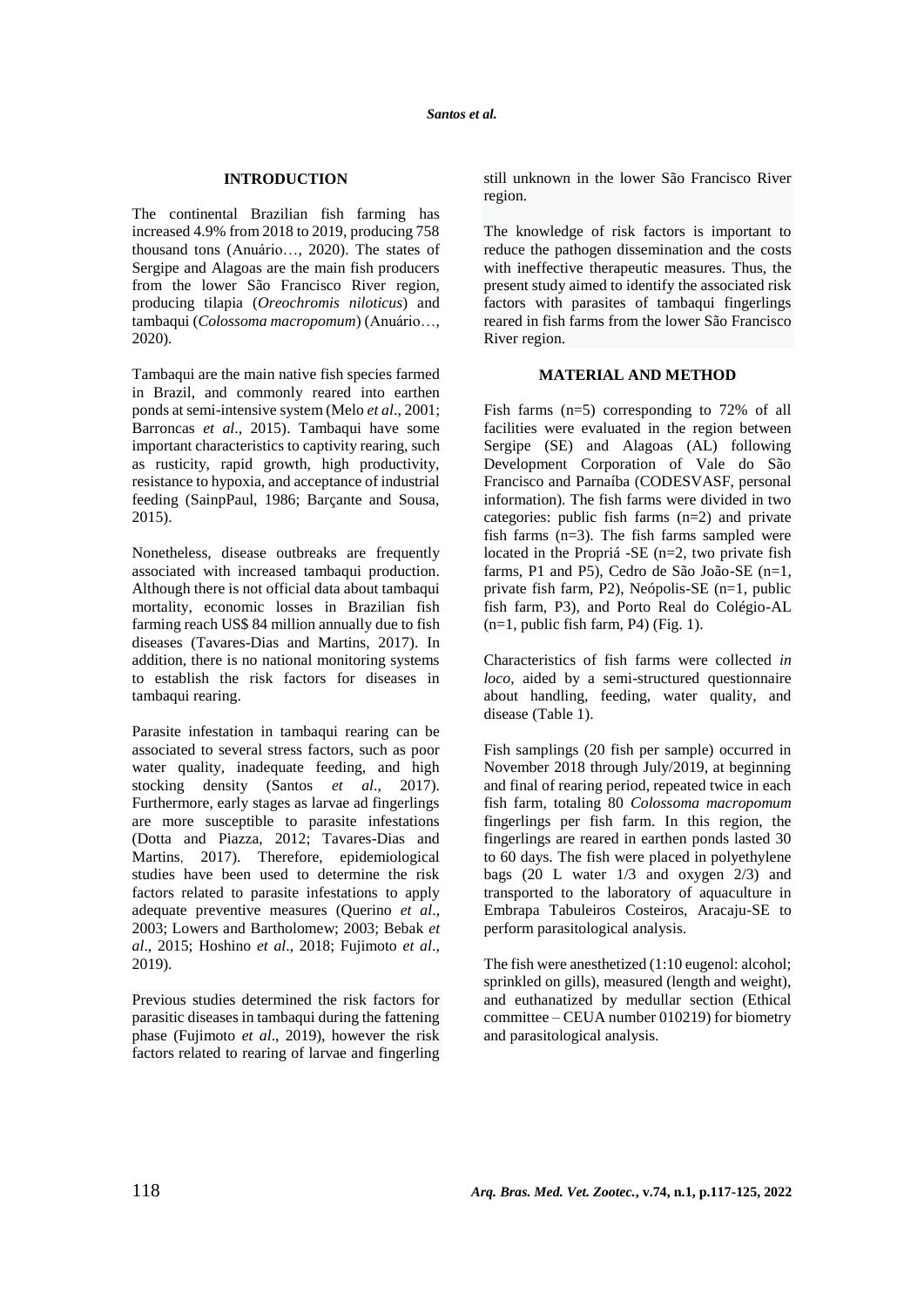

Figure 1. Map representing the location of *Colossoma macropomum* fish farms sampled from Sergipe and Alagoas state, Brazil.

| Table 1. Fish farms aspects evaluated by semi-structured questionnaire applied in fingerlings fish farms |  |  |  |
|----------------------------------------------------------------------------------------------------------|--|--|--|
| from lower São Francisco River region AL/SE                                                              |  |  |  |

| Handling aspects                                | Feeding aspects                                  |
|-------------------------------------------------|--------------------------------------------------|
| Fertilized pond                                 | The feeding ratio and frequency is not monitored |
| Soil Physic-chemical analysis                   | The ration is adequately stored                  |
| The stocking density into incubator (eggs 1g/L) | Sanitary aspects                                 |
| Adequate stocking density 200 juveniles/ $m3$   | Use of salt to prevention or therapeutic         |
|                                                 | procedures                                       |
| Water quality aspects                           | Pond Disinfection (scraping of bottom)           |
| Water supply (pumping, river, frequency, etc)   | Cleaning and disinfection of incubators          |
| Water quality monitoring                        | Disinfection of tools (nets)                     |
| bovine manures used as fertilizer               | Use of chemical products on water                |
| Filters                                         | Quarantine period                                |

The fish underwent parasitological analysis in the mucus, gills, liver, kidney, pyloric cecum, intestine, stomach, gas bladder, and muscle aided by microscopy (Coleman N-120<sup>®</sup>). Procedures of preservation, quantification, and dye of the parasites (Protozoan, Myxozoan, Monogenea, Digenea, and Nematoda) followed methodology of Eiras *et al.* (2006) and Lom and Noble (1984) and were identified by specific literature (e.g.

Thatcher, 2006; Cohen *et al*., 2013). Subsequently, parasitological indices (total and specific) of mean intensity (MI: total of parasite/total of infected host), prevalence (P: total of infected host/total host \* 100), and abundance (AB: total of parasite/total of host) were calculated according to Bush *et al*. (1997).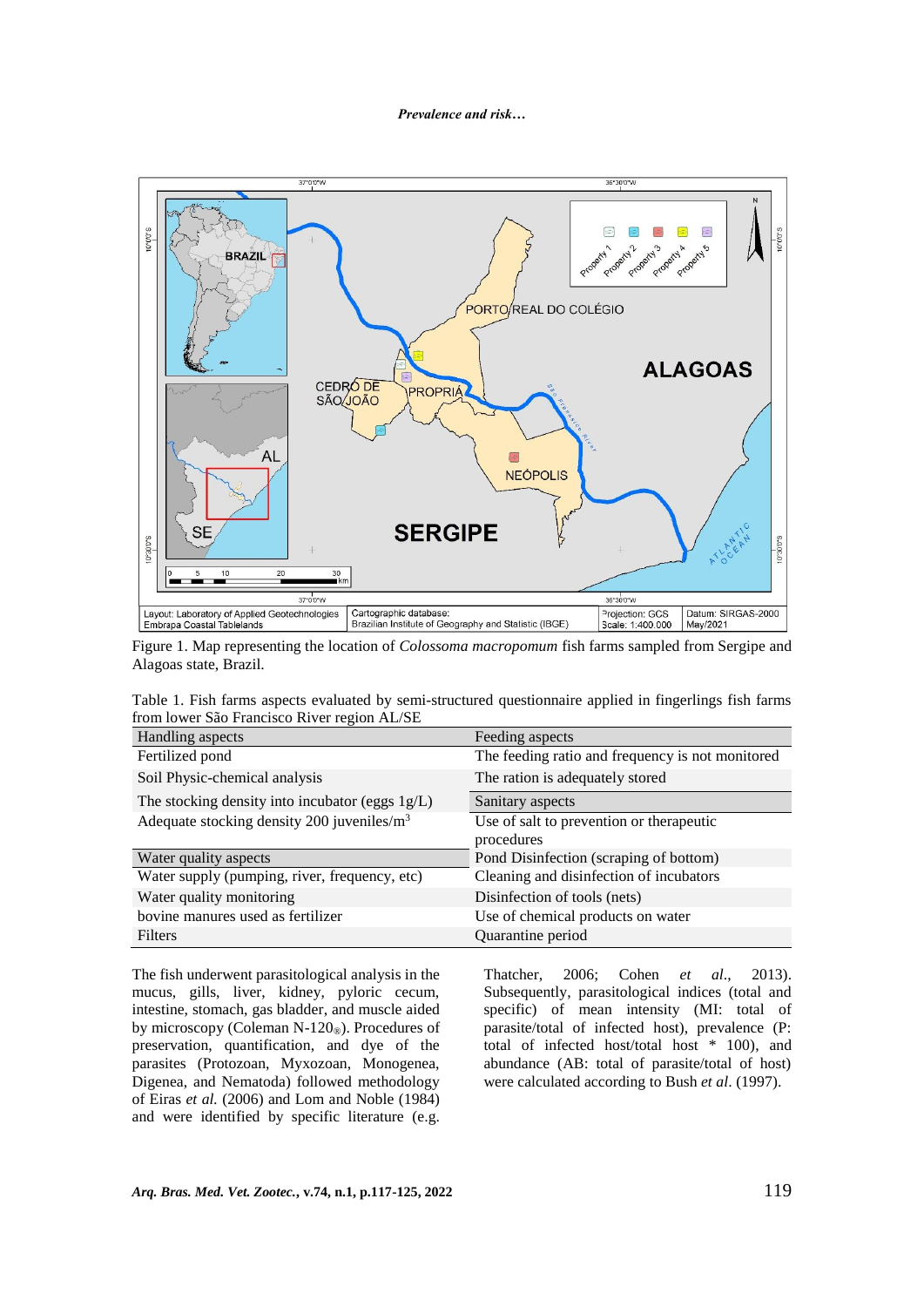Water quality parameters, such as pH (AKROM KR20®), temperature (YSI 550A®), dissolved oxygen (YSI 550A®), electric conductivity (YSI  $30<sub>®</sub>$ ), and total ammonia (HANNA<sup>®</sup> HI93715) were measured *in loco* in each pond sampled.

All data were previously subjected to Shapiro-Wilk and Bartlett tests to determine normality and homoscedasticity, respectively. Water quality parameters were submitted to analysis of variance (ANOVA), followed by Tukey's test  $(p<0.05)$  to determine possible differences among fish farms. The total prevalence was analyzed by a paired ttest comparing the beginning and the final period of fingerling rearing.

Pearson correlation between parasitological indices and water quality parameters was also performed. The multivariate analysis of canonical correlation was used to determine any relationship between parasitological indices (prevalence, mean intensity, and abundance) and characteristics of properties (water parameters, handling, feeding management, and sanitary aspects). Based on these analyses, the main risk factors were identified. All data were analyzed using the statistical software PAST3.0 and BioEstat5.0.

### **RESULTS**

A total of 1836 parasites (63% of analyzed fish) were found, and the highest mean prevalence was observed in fish farm  $P4$  (44.15 $\pm$ 9.15) and the lowest value was found in fish farm P3 (10.80±2.50). Furthermore, the highest abundance value  $(22.73 \pm 17.33)$  was observed in fish farm P4 and the highest values of mean intensity were found in fish farms P1 and P5  $(2.40\pm0.90; 1,82\pm0.32,$  respectively) (Table 2).

Table 2. Total parasitological indeces on tambaqui *Colossoma macropomum*, at the final of fingerling rearing in earthen ponds in lower São Francisco region

| ັ        |                    | ັ                  |                    |                    |
|----------|--------------------|--------------------|--------------------|--------------------|
| Parasite | $P1*$              | P3                 | P4                 | P <sub>5</sub>     |
| index    |                    |                    |                    |                    |
| P        | $18.65 + 15.35$ ab | $10.80 + 2.50$ b   | $44.15+9.15a$      | $21.45+9.25ab$     |
|          |                    |                    |                    |                    |
| MI       | $2.40 + 0.90a$     | $1.15 \pm 0.15$ ab | $0.56+0.44b$       | $1.82 \pm 0.32$ ab |
| А        | $3.15 \pm 2.99a$   | $0.46 \pm 0.13a$   | $22.73 \pm 17.33a$ | $2.28 \pm 1.68a$   |
|          |                    |                    |                    |                    |

P - Prevalence, M - Mean Intensity, A - Abundance. \* The parasitological index of fish farm P2 was not determined due to the absence of a second sample in the dry season.

The parasites identified were monogeneans (*Notozothecium janauachensis, Notozothecium nanayensis, Mymarothecium boegeri, Anacanthorus spathulatus, Linguadactyloides brinkmanni*), protozoans (tricodinids,<br>*Piscinoodinium pillulare*, *Ichthyophthirius Piscinoodinium pillulare*, *Ichthyophthirius multifiliis*), myxosporidians (*Myxobolus* spp., *Henneguya* spp*., Thelohanellus* spp.), digenean metacercariae, and nematodes (*Procamallanus Spirocamallanus inopinatus*). The monogenean, *Ichthyophthirius multifiliis*, digenean metacercariae, and *Myxobolus* were the most prevalent parasites in all fish farms (Table 3).

The fingerling rearing in earthen pond increased the total prevalence in all fish farms  $(p<0.05)$  (Fig. 2). The increase in parasite infestation was related to biotic and abiotic factors. A negative correlation (p=0.0384) was found between standard length and *Ichthyophthirius multifiliis* infestation. However, a positive correlation occurred between weight/ total ammonia for monogeneans (p=0.0402 and 0.0136, respectively) and *Myxobolus* (p=0.0054 and 0.0294, respectively) (Table 4).

The canonical correlation showed that *Piscinoodinium pillulare*, *Myxobolus* spp., and nematodes infestation was most related to lack of disinfection of bottom ponds, water supplied by pumping, inadequate feeding frequency, and lack of quarantine procedure. For ciliate protozoans *Ichthyophthirius multifiliis* and *Trichodina* spp., the presence of predatory fish, absence of filter on inflow water, use of salt for handling, and inadequate structure for the stocking ration influenced parasite infestation. *Thelohanellus* spp., monogeneans, and digeneans were related to an irregular water supply, lack of water monitoring, lack of tool disinfection, lack of biometric procedure, and incorrect feeding rate. For digenean metacercaria, a relationship was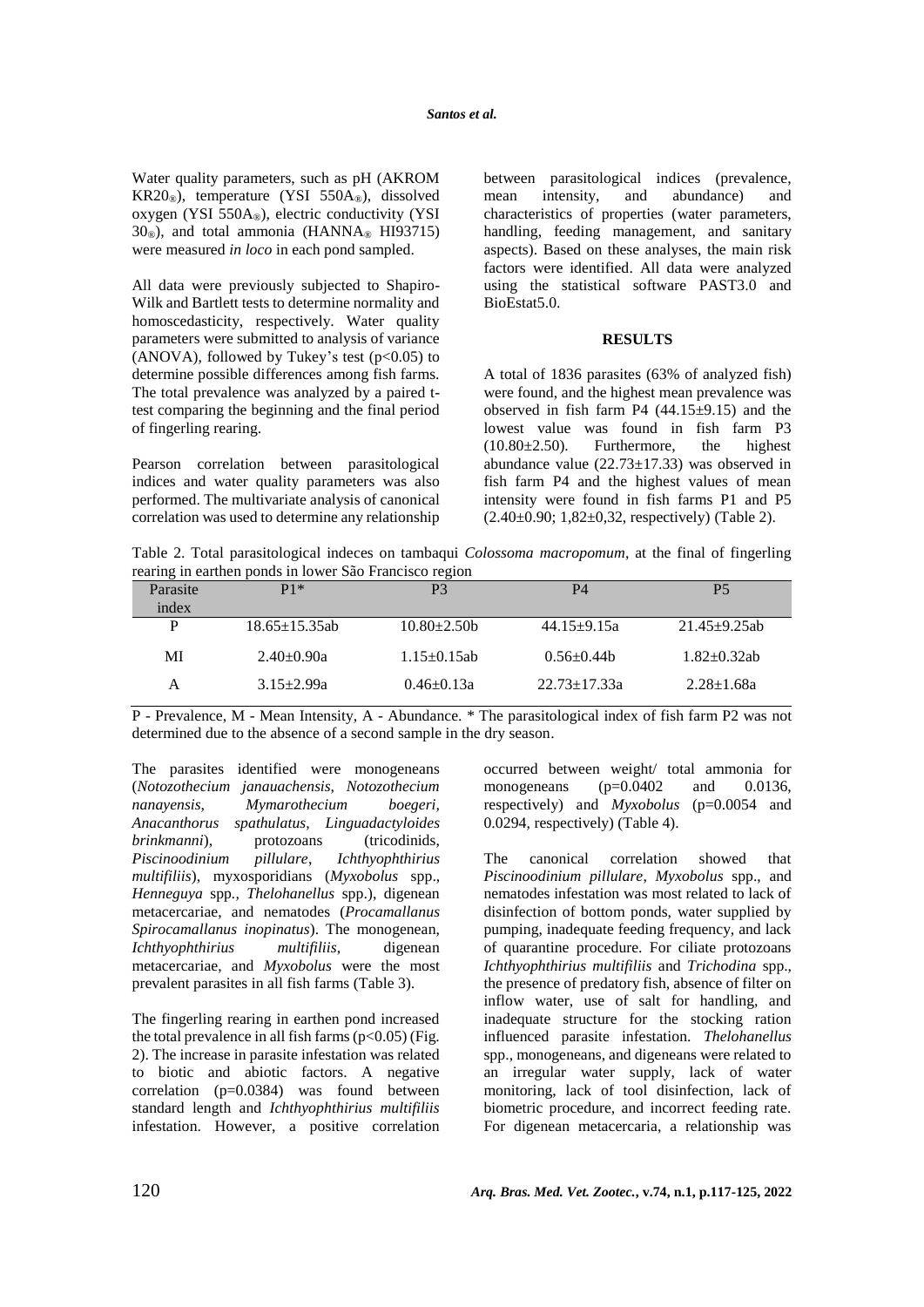observed with the utilization of organic fertilizers in earthen ponds (Fig. 3).

In addition, the public fish farms showed similarities to each other, being clustered in one group, however the private fish farms were divided in two groups, where one group was formed by P1 and P2, and another group formed by fish farm P5.

Table 3. Specific parasitological indeces, weight, and length for tambaqui fingerlings *Colossoma macropomum* after rearing period in earthen ponds from five São Francisco fish farms

| Fish<br>farm                                            |      | <b>MON</b> | <b>ICT</b>               | <b>MET</b>               | <b>MYX</b>               | <b>TRI</b>               | <b>THE</b> | <b>DIG</b>               | <b>NEM</b>        | <b>PIS</b>        | <b>WEIGHT</b>   | <b>TL</b> | GP |
|---------------------------------------------------------|------|------------|--------------------------|--------------------------|--------------------------|--------------------------|------------|--------------------------|-------------------|-------------------|-----------------|-----------|----|
|                                                         | P    | 18.00      | 26.00                    | 22.00                    | 6.00                     | 6.00                     |            |                          |                   |                   |                 |           |    |
| P <sub>1</sub><br>1.78<br>MI<br>0.32<br>Ab              |      | 6.31       | 2.00                     | $\overline{\phantom{a}}$ | 2.67                     | $\overline{\phantom{a}}$ |            |                          |                   | $0.246 \pm 0.254$ | $2.56 \pm 0.02$ | 30        |    |
|                                                         | 1.64 | 0.44       | $\sim$                   | 0.16                     | $\overline{\phantom{a}}$ |                          |            |                          |                   |                   |                 |           |    |
| P<br>24.0<br>6.8<br>MI<br>P <sub>2</sub><br>Ab<br>1.6   | 8.0  | 2.0        | 22.0                     | 2.0                      | 2.0                      |                          |            |                          |                   | $5.08 \pm 0.64$   |                 |           |    |
|                                                         | 30.0 | 1.0        | ٠                        | 1.0                      | 1.0                      | ۰                        |            |                          | $2.257 \pm 0.718$ |                   | 60              |           |    |
|                                                         | 2.4  | 0.2        | $\overline{\phantom{a}}$ | 0.2                      | 0.2                      |                          |            |                          |                   |                   |                 |           |    |
| P<br>4.0<br>P <sub>3</sub><br>MI<br>1.5<br>Ab<br>0.6    |      | 2.0        | 20.0                     | 2.0                      | ۰                        | $\overline{\phantom{a}}$ | 2.0        |                          |                   |                   | $4.13 \pm 0.18$ |           |    |
|                                                         |      | 2.0        | 1.40                     | $\overline{\phantom{a}}$ |                          | $\overline{\phantom{a}}$ | 1.0        | ٠                        |                   | $1.134 \pm 0.514$ |                 | 60        |    |
|                                                         |      | 0.4        | 0.3                      | ٠                        |                          | $\overline{\phantom{a}}$ | 0.2        | ۰                        |                   |                   |                 |           |    |
| P<br>86.0<br>P <sub>4</sub><br>MI<br>30.5<br>26.2<br>Ab | 4.0  | 6.0        | 85.0                     | ۰                        | 28.0                     |                          | 4.0        |                          |                   |                   |                 |           |    |
|                                                         |      | 3.0        | 1.3                      | ٠                        | ٠                        | 1.0                      | ۰          | 1.0                      |                   | $1.903 \pm 1.661$ | $4.54 \pm 0.51$ | 60        |    |
|                                                         | 0.1  | 0.1        | $\overline{\phantom{a}}$ | -                        | 0.3                      | -                        | 0.4        | $\overline{\phantom{a}}$ |                   |                   |                 |           |    |
| P<br>28.0<br>MI<br>P <sub>5</sub><br>1.94<br>0.5<br>Ab  | 20.0 | 15.0       | 46.0                     | ۰                        | 15.0                     | 2.0                      | 5.0        | 22.0                     |                   |                   |                 |           |    |
|                                                         |      | 2.5        | 1.3                      |                          | ۰                        | 1.0                      | 1.0        | 1.0                      | 4.6               | $1.129 \pm 0.356$ | $4.16 \pm 0.03$ | 60        |    |
|                                                         |      | 0.5        | 0.2                      |                          |                          | 0.1                      | 0.1        | 0.1                      | 1.0               |                   |                 |           |    |

P - Prevalence; MI - Mean Intensity; A – Abundance; MON – monogenean; PIS – *Piscinoodinium pillulare*; TRI – *Trichodina* sp.; ICT– *Ichthyophthirius multifiliis*; MET – Metacercariae; MYX – *Myxobolus* sp, THE – *Thelohanellus* sp.; DIG – Digenea; NEM – Nematoide; TL - Total length (cm); Weight - grams; GP- growth period in days.



Figure 2. Total prevalence of parasites on tambaqui *Colossoma macropomum* from five fish farms lower São Francisco region, comparing beginning and final of fingerling rearing in earthen pond. \*Parasitological statistical difference between on initial and final fingerling rearing period by paired t-test (p<0.00009).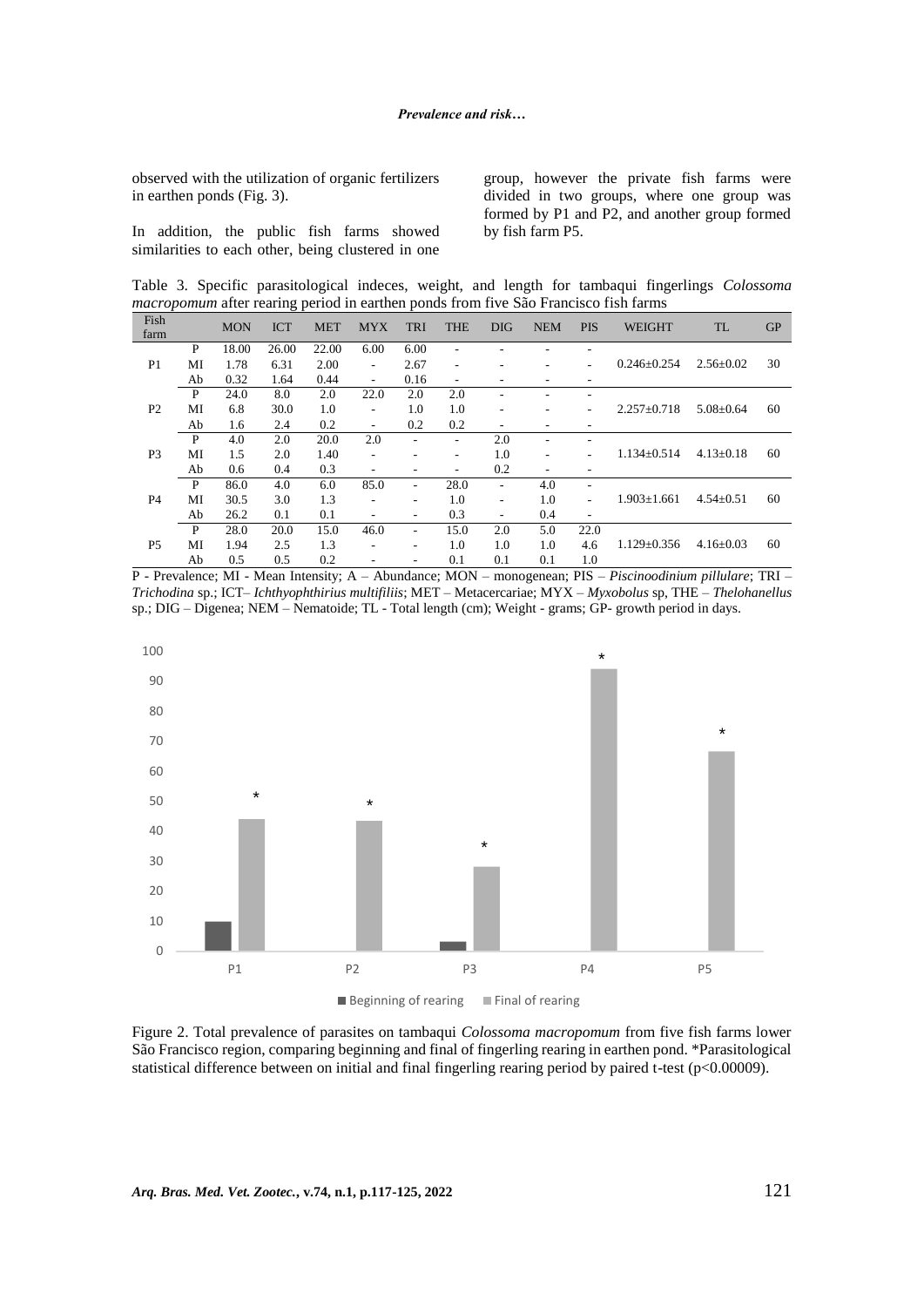| <i>macropomum</i> from fower São Francisco River region |                 |           |           |           |           |           |                       |            |  |
|---------------------------------------------------------|-----------------|-----------|-----------|-----------|-----------|-----------|-----------------------|------------|--|
|                                                         | Abiotic factors |           |           |           |           |           | <b>Biotic factors</b> |            |  |
|                                                         | pH              | Temp.     | DO        | EC.       | <b>TA</b> | Weight    | TL                    | <b>SL</b>  |  |
| <b>MON</b>                                              | $-0.7975$       | 0.4925    | $-0.2376$ | $-0.0658$ | $0.9683*$ | $0.9864*$ | $-0.44$               | $-0.435$   |  |
| <b>ICT</b>                                              | $-0.6988$       | $-0.6120$ | $-0.7799$ | 0.6304    | 0.2754    | 0.3714    | $-0.9353$             | $-0.9616*$ |  |
| <b>MET</b>                                              | 0.3418          | $-0.8337$ | $-0.2819$ | 0.4998    | $-0.8117$ | 0.7638    | $-0.1074$             | $-0.1349$  |  |
| <b>MYX</b>                                              | $-0.6033$       | 0.3746    | 0.0246    | $-0.3423$ | $0.9947*$ | $0.9706*$ | $-0.4821$             | $-0.4470$  |  |

Table 4. Pearson correlation of parasite infestation to biotic and abiotic factors in tambaqui *Colossoma*  from lower São Francisco Ri

MON – Monogenean, ICT – *Ichthyophthirius multifiliis*, MET – Metacercariae, MYX – Myxobolus, Temp – Temperature, DO - Dissolved oxygen; EC - Electric conductivity; TA – Total ammonia; TL - Total length (cm); SL - standard length. \* significant correlation p<0.05



Figure 3. Canonical correlation analysis (CAA) between parasitological indexes (P - prevalence and IM mean intensity) and characteristics of area (water parameters, handling, feeding management and sanitary aspects) from five fingerlings fish farms in the lower São Francisco river region. \* Not disinfection of bottom pond; \*\* Feed frequency, Larval mortality, Mortality in the winter, Lack of specialized technical assistance; \*\*\* Lack of Biometry, Irregular water supply, Lack of utensils disinfection, Uncontrolled feed rate, Fertilizing pond, Lack of water monitoring.

#### **DISCUSSION**

The parasite fauna of tambaqui presents 20 taxa as reported by Eiras *et al.* (2010). In the present study, the fingerlings of tambaqui  $(0.2 \text{ to } 2.2 \text{ g})$ presented nine parasite taxa, showing a greater diversity considering the short rearing time (30– 60 days). Furthermore, in previous study, tambaqui (438 g) in the fattening phase, with at least 180 days of rearing, presented ten taxa (Fujimoto *et al*., 2019), indicating the susceptibility of fingerlings to parasites, and possible dissemination to another growth phase. For these reasons, protocols of acclimation and quarantine must be carried out in fish farms to avoid outbreak and pathogen dissemination, specifically *Piscinoodinium pillulare*, *Myxobolus* spp., and nematodes, which were related to the lack of quarantine by canonical correlation analysis.

The fingerling rearing in the earthen pond increased parasite infestation due to many influences, such as handling, infrastructure, water quality, and nutrition. The canonical and Pearson correlation identified the main relationship between parasites infestation and biotic/abiotic factors to tambaqui fingerling rearing. Then, the lack of a biometric procedure, which promoted an uncontrolled feeding rate; an irregular water supply and consequently low water quality (total ammonia); and absence of tools and pond disinfection were the main risk factors related to most prevalent parasites (monogenean,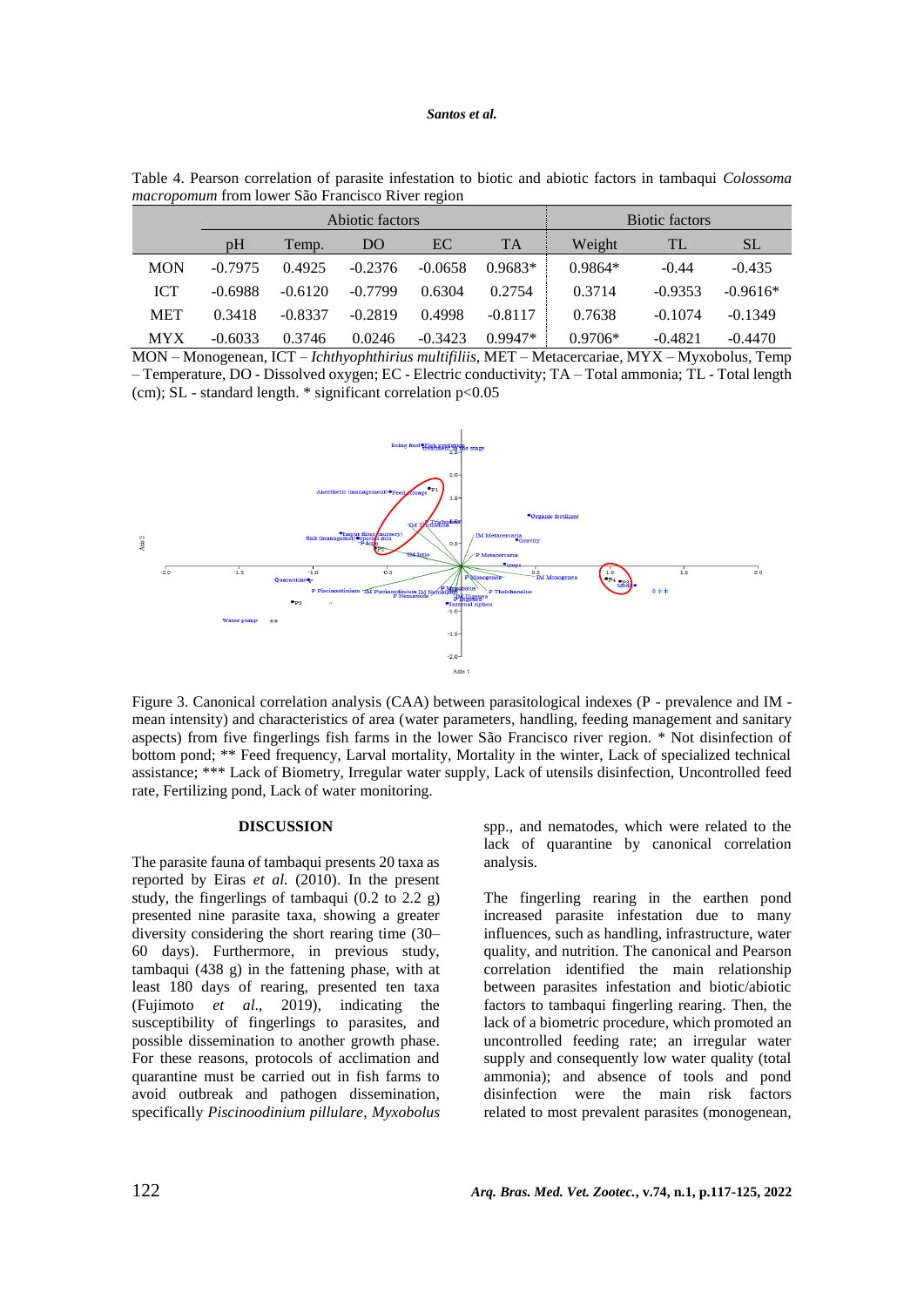*Ichthyophthirius multifiliis*, digenean metacercaria, *Myxobolus* spp.).

The feeding management has been neglected in the lower São Francisco River region, reflected in the increased parasitism of *Piscinoodinium pillulare,* nematode, *Myxobolus* spp., and monogeneans demonstrated by canonical correlation. The risk factor related to inadequate feed management stand out as a problem, reducing water quality compromising zootechnical performance, health, and production costs. Adequate feeding rate and frequency plays an important role in maintaining good water quality and better nutrient absorption (Castelli and Barrela, 2005; Abe *et al*., 2016; Brito *et al*., 2017). Furthermore, the adequacy of feed rate and frequency, as well as protein levels and particle size for each stage of fish development prevent the parasite outbreaks (Abe *et al.,* 2016; Santos *et al.,*  2020).

The inadequate feeding had indirectly influenced monogenean parasitism by the increasing in total ammonia, as confirmed by the positive correlation between parasite infestation and total ammonia, for ammonia stimulates the hatching of monogenean eggs (Moraes and Martins, 2004).

Monogenean infection also showed a positive correlation with weight, indicating an accumulator effect (Vicente, 2018) through the fingerling rearing period. Contrary, older tambaquis (180 days old) showed a negative correlation between the weight and monogenean parasites (Fujimoto *et al.,* 2019). In older fish, due to better conditions of immunological system, high abundance of parasites did not cause any pathogenic effect or reduction of physical condition in fish as hybrid tambatinga (*Colossoma macropomum* X *Piaractus brachypomus*) (Dias *et al*., 2015).

The accumulator effect for monogeneans can also be explained through its life cycle. The monogenean direct life cycle is not long (every 15 days) and four generations of monogeneans can infect the tambaqui fingerling within 60 days of rearing (Brazenor and Hutson, 2015).

Allied to feeding management, the total ammonia, unmonitored water parameter and pond fertilization are other important risk factor to parasite infestation. Pond fertilization can determine a good water quality for fingerling rearing (Taque, 2014). However, 60% of producers do not perform such procedure and the other 40% apply untanned bovine fertilizer, an inadequate procedure that can worsen the water quality, increasing the total ammonia (Santos *et al.,* 2020).

The disinfection of tools and ponds is not carried out at 40% of properties, and this parameter is a risk factor to tambaqui fingerlings rearing from the São Francisco region. The *Piscinoodinium pillulare* and nematodes parasitism was influenced by the lack of pond disinfection/cleaning after each productive cycle. Scraping the bottom of the pond is an important procedure, since the accumulated organic matter contains larvae and parasite eggs that will infect the reared fish. Periodic scraping can aid in the maintenance of water quality, since removing the accumulated organic matter and disrupts the shelter used by intermediary hosts. The correct disinfection procedures for tools and ponds can prevent pathogen transmission among the ponds (Tavares-Dias; Fujimoto, 2014; Lima *et al*., 2017).

Ciliate protozoa, such as *Ichthyophthirius multifiliis* and *Trichodina* spp., were influenced by the absence of a filter in the water catchment that allowed entrance of other fish in the ponds. Intruder fish could be a host of *Ichthyophthirius multifiliis* and *Trichodina* spp. and transmitted to tambaqui fingerlings. In the present study, abiotic factors, such as temperature and ammonia, were not the main causes of ciliate protozoa infestation (tab. 3) as previously reported (Tavares-Dias and Mariano, 2015).

We highlight the absence of acanthocephalans parasitizing the fingerlings in the São Francisco region, as previously reported in tambaquis reared in fattening phase (Fujimoto *et al*., 2019). The acanthocephala is the most harmful parasite to tambaqui reared in captivity in northern of Brazil (Chagas *et al*., 2019). Thus, the quarantine procedure is an important measure to prevent the dissemination between Brazilian regions.

### **CONCLUSION**

The fingerling rearing in earthen ponds have increased parasite infestations in a short time of rearing (30 to 60 days), mainly by monogeneans,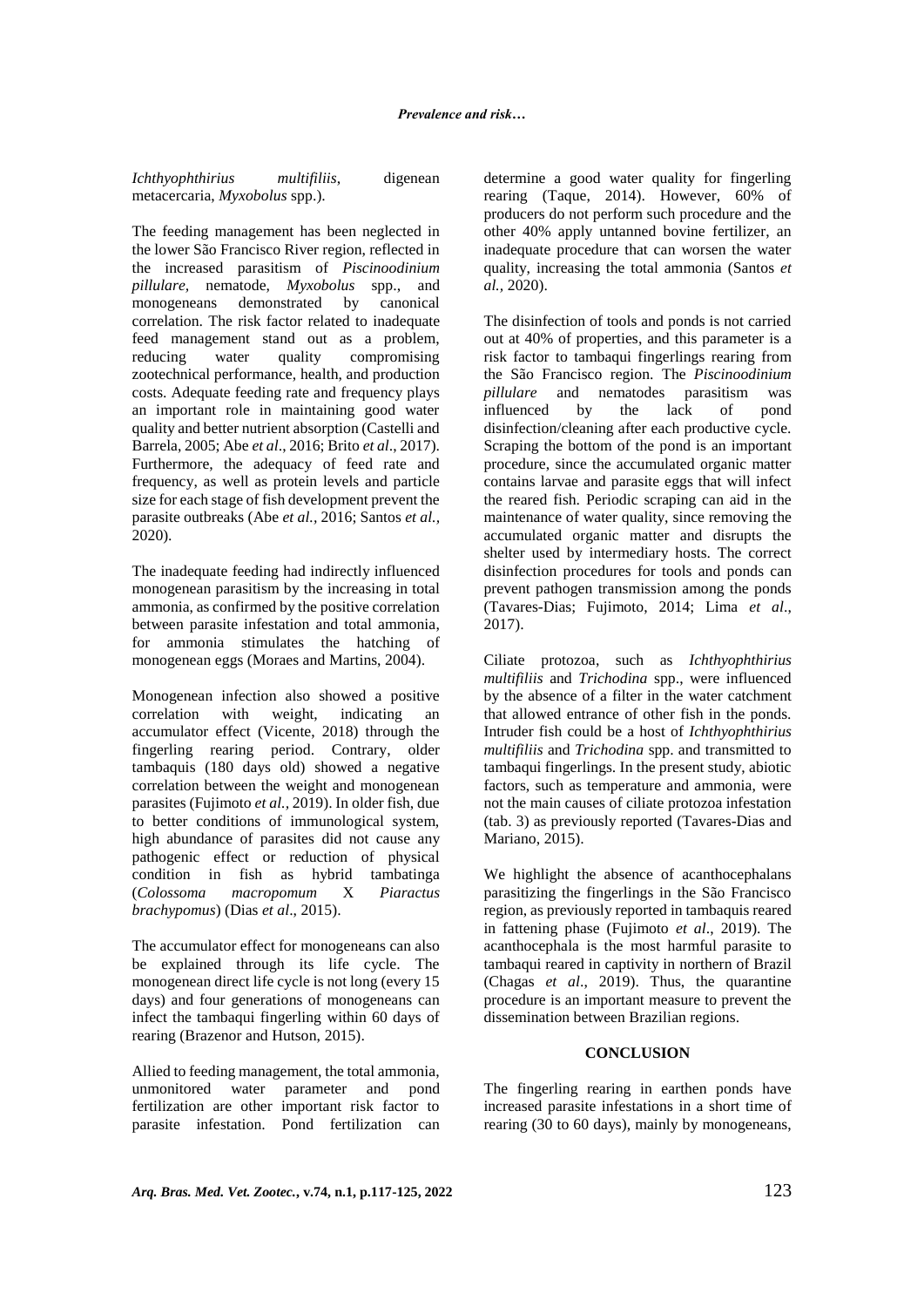*Ichthyophthirius multifiliis*, digenean metacercaria, *Myxobolus* spp., and *Piscinoodinium pillulare*.

The inadequate feed management, lack of quarantine, unmonitored water quality, no disinfection of equipment and ponds are the main risk factors to tambaqui fingerling rearing in lower São Francisco River region. Improvements in these specific aspects are necessary to avoid disease outbreaks and pathogen dissemination to region.

### **ACKNOWLEDGMENT**

The authors thank by financial support of scholarship PROSUP TYPE I/CAPES and the CNPq to Rodrigo Yudi Fujimoto (304533/2019- 0), BRS Aqua Project, a partnership between BNDES, FEA and Embrapa, with resources from BNDES, SAP / MAPA, with counterpart from Embrapa and support from CNPq.

### **REFERENCES**

ABE, H.A.; DIAS, J.A.R.; REIS, R.G.A. *et al.* Manejo alimentar e densidade de estocagem na larvicultura do peixe ornamental amazônico *Heros severus*. *Bol. Inst. Pesca*, v.42, p.514-522, 2016.

ANUÁRIO da piscicultura 2020. São Paulo: PEIXEBR, 2020. Disponível em: [https://www.peixebr.com.br/anuario-2020/.](https://www.peixebr.com.br/anuario-2020/) Acessado em: 26 abr.2021.

BARÇANTE, B.; SOUSA, A.B. Características zootécnicas e potenciais do tambaqui (*Colossoma macropomum*) para a piscicultura brasileira. *PubVet*, v.9, p.287-347, 2015.

BARRONCAS, M.F.; PEREIRA-FILHO, M.; GOMES, L.C. *et al.* Efeitos da troca de água sobre os índices zootécnicos e qualidade dos efluentes na criação intensiva do tambaqui (*Colossoma macropomum*) em viveiros escavados. *Rev. Bras. Eng. Pesca*, v.7, p.55-75, 2015.

BEBAK, J.; WAGNER, B.; BURNES, B.; HANSON, T. Farm size, seining practices, and salt use: risk factors for *Aeromonas hydrophila* outbreaks in farm-raised catfish, Alabama, USA. *Prev. Vet. Med.*, v.118, p.161-168, 2015.

BRAZENOR, A.K.; HUTSON, K.S. Effects of temperature and salinity on the life cycle of *Neobenedenia* sp. (Monogenea: Capsalidae) infecting farmed barramundi (Lates calcarifer). *Parasitol. Res.*, v.114, p.1875-1886, 2015.

BRITO, T.P., SANTOS, A.T.S.; QUINTAIROS, R.D.R.D., COSTA, L.C.O. Aspectos tecnológicos da piscicultura do município de Capitão Poço, Pará, Brasil. *Biota Amazonica.*, v.7, 17-25, 2017.

BUSH, A.O.; LAFFERTY, K.D.; LOTZ, J.M.; SHOSTAK, AW. Parasitology meets ecology on its own terms: Margolis *et al*. revisited*. J. Parasitol*., v.83, p.575-583, 1997.

CASTELLANI, D.; BARRELLA, W. Caracterização da piscicultura na região do Vale do Ribeira-SP. *Ciênc. Agrotecnol.*, v.29, p.168- 176, 2005.

CHAGAS, E.C.; PEREIRA, S.L.A.; BENAVIDES, M.V. *Neoechinorhynchus buttnerae* parasitic infection in tambaqui (*Colossoma macropomum*) on fish farms in the state of Amazonas. *Bol. Inst. Pesca*, v.45, e499, 2019.

COHEN, S.; JUSTO, M.; KOHN, A. *South American Monogenoidea parasites of fishes, amphibians and reptiles*. Rio de Janeiro: Oficina de Livros, 2013. 663p.

DIAS, M.K.R.; NEVES, L.R.; MARINHO, R.D.G.B. *et al.* Parasitism in tambatinga (*Colossoma macropomum* x *Piaractus brachypomus*, Characidae) farmed in the Amazon, Brazil. *Acta Amazonica*, v.45, p.231- 238, 2015.

DOTTA, G.; PIAZZA, R.S. *Manejo e sanidade no cultivo*. Curitiba: Instituto Federal do Paraná, 2012. p. 11-135.

EIRAS, J.C.; TAKEMOTO, R.M.; PAVANELLI, G.C. *Diversidade dos parasitos de peixes de água doce do Brasil*. Maringá: Clichetec, 2010. p.2380- 2389.

EIRAS, J.C.; TAKEMOTO, R.M.; PAVANELLI, G.C. *Métodos de estudo e técnicas laboratoriais em parasitologia de peixes*. 2.ed. Maringá: EDUEM, 2006. 199p.

FUJIMOTO, R.Y.; HIDE, D.M.V.; PAIXÃO, P.E.G. *et al.* Fauna parasitária e relação parasitohospedeiro de tambaquis criados na região do Baixo São Francisco, nordeste do Brasil. *Arq. Bras. Med. Vet. Zootec.*, v.71, p.563-570, 2019.